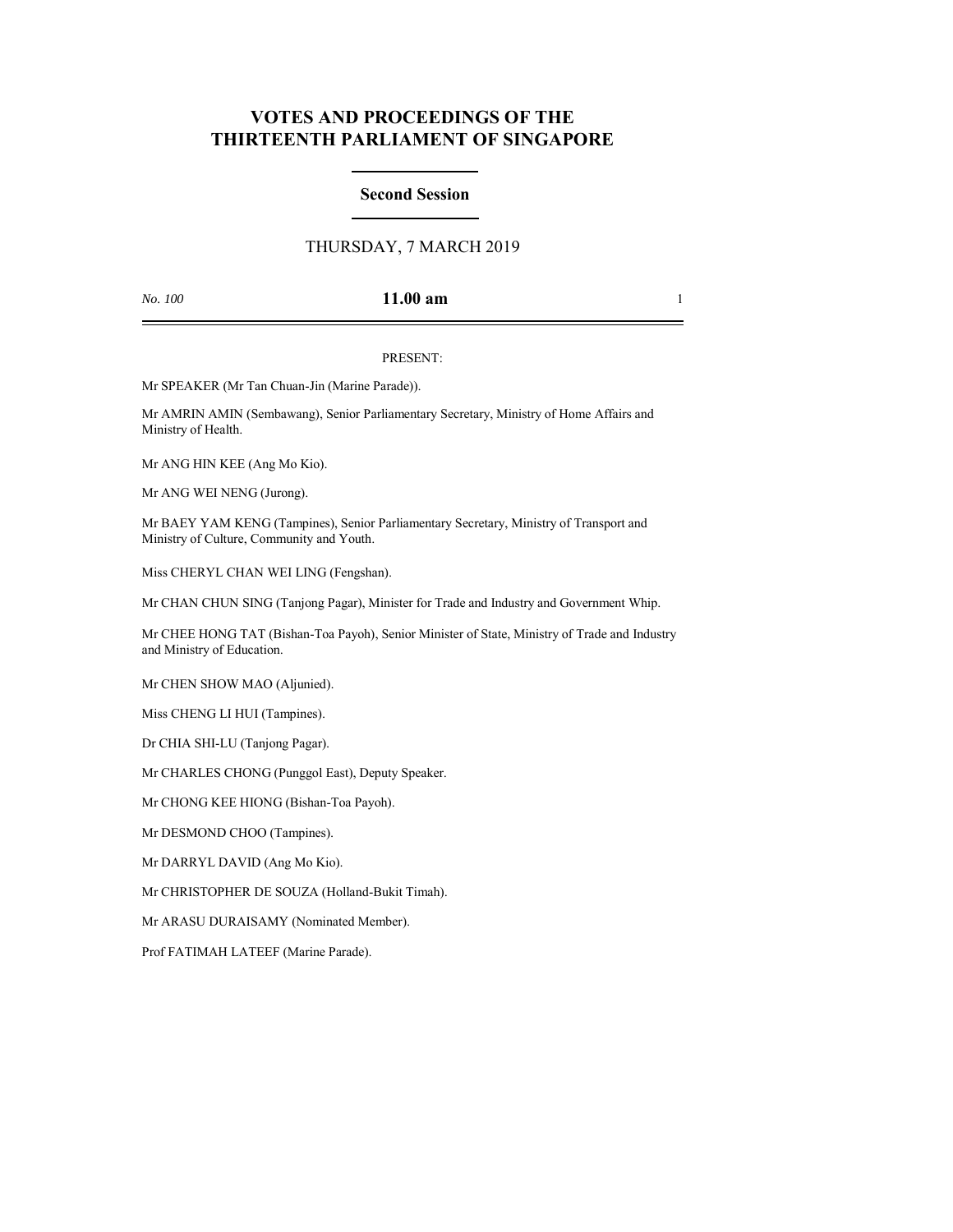Mr CEDRIC FOO CHEE KENG (Pioneer).

Ms FOO MEE HAR (West Coast).

Ms GRACE FU HAI YIEN (Yuhua), Minister for Culture, Community and Youth and Leader of the House.

Mr GAN KIM YONG (Chua Chu Kang), Minister for Health.

Mr GAN THIAM POH (Ang Mo Kio).

Mr GOH CHOK TONG (Marine Parade).

Assoc Prof DANIEL GOH PEI SIONG (Non-Constituency Member).

Mr HENG CHEE HOW (Jalan Besar), Senior Minister of State, Ministry of Defence.

Mr HENG SWEE KEAT (Tampines), Minister for Finance.

Mr TERENCE HO WEE SAN (Nominated Member).

Ms INDRANEE RAJAH (Tanjong Pagar), Minister, Prime Minister's Office, Second Minister for Finance and Second Minister for Education.

Dr INTAN AZURA MOKHTAR (Ang Mo Kio).

Dr JANIL PUTHUCHEARY (Pasir Ris-Punggol), Senior Minister of State, Ministry of Transport and Ministry of Communications and Information.

Dr AMY KHOR LEAN SUAN (Hong Kah North), Senior Minister of State, Ministry of the Environment and Water Resources and Ministry of Health.

Dr KOH POH KOON (Ang Mo Kio), Senior Minister of State, Ministry of Trade and Industry.

Mr KWEK HIAN CHUAN HENRY (Nee Soon).

Dr LAM PIN MIN (Sengkang West), Senior Minister of State, Ministry of Health and Ministry of Transport.

Er Dr LEE BEE WAH (Nee Soon).

Mr DESMOND LEE (Jurong), Minister for Social and Family Development and Second Minister for National Development and Deputy Leader of the House.

Mr LEE HSIEN LOONG (Ang Mo Kio), Prime Minister.

Mr LEE YI SHYAN (East Coast).

Mr LIANG ENG HWA (Holland-Bukit Timah).

Mr LIM BIOW CHUAN (Mountbatten), Deputy Speaker.

Mr LIM HNG KIANG (West Coast).

Ms SYLVIA LIM (Aljunied).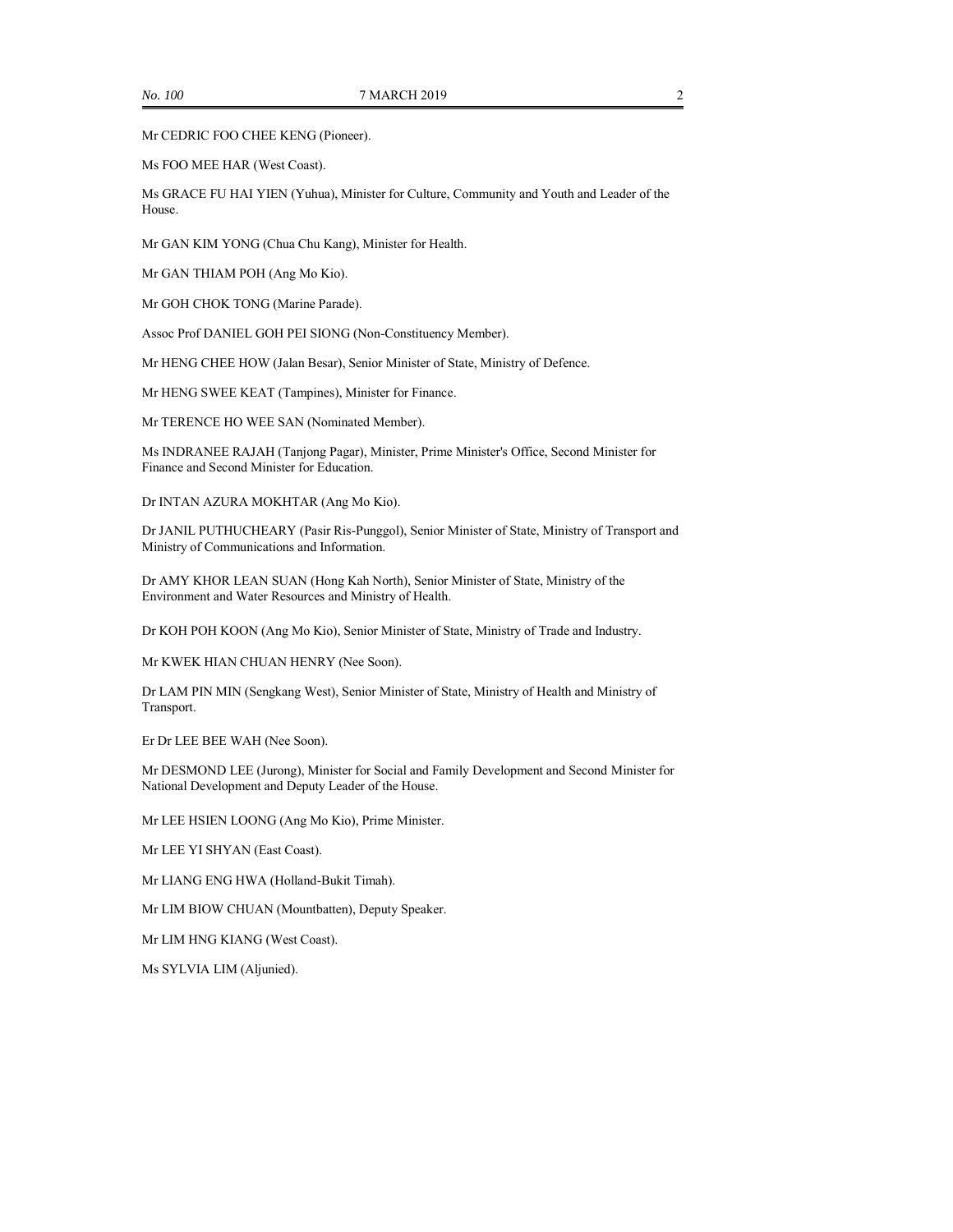Dr LIM WEE KIAK (Sembawang).

Mr LOW THIA KHIANG (Aljunied).

Ms LOW YEN LING (Chua Chu Kang), Senior Parliamentary Secretary, Ministry of Education and Ministry of Manpower.

Mr MASAGOS ZULKIFLI B M M (Tampines), Minister for the Environment and Water Resources and Minister-in-charge of Muslim Affairs.

Dr MOHAMAD MALIKI BIN OSMAN (East Coast), Senior Minister of State, Ministry of Defence and Ministry of Foreign Affairs.

Mr MOHAMED IRSHAD (Nominated Member).

Mr MUHAMAD FAISAL ABDUL MANAP (Aljunied).

Assoc Prof Dr MUHAMMAD FAISHAL IBRAHIM (Nee Soon), Senior Parliamentary Secretary, Ministry of Education and Ministry of Social and Family Development.

Mr MURALI PILLAI (Bukit Batok).

Dr LILY NEO (Jalan Besar).

Mr NG CHEE MENG (Pasir Ris-Punggol), Minister, Prime Minister's Office.

Dr NG ENG HEN (Bishan-Toa Payoh), Minister for Defence.

Mr LOUIS NG KOK KWANG (Nee Soon).

Ms ANTHEA ONG (Nominated Member).

Mr ONG TENG KOON (Marsiling-Yew Tee).

Mr ONG YE KUNG (Sembawang), Minister for Education.

Ms JOAN PEREIRA (Tanjong Pagar).

Mr LEON PERERA (Non-Constituency Member).

Ms DENISE PHUA LAY PENG (Jalan Besar).

Mr PNG ENG HUAT (Hougang).

Mr PRITAM SINGH (Aljunied).

Ms IRENE QUAY SIEW CHING (Nominated Member).

Ms RAHAYU MAHZAM (Jurong).

Mr SAKTIANDI SUPAAT (Bishan-Toa Payoh).

Mr SEAH KIAN PENG (Marine Parade).

Mr K SHANMUGAM (Nee Soon), Minister for Home Affairs and Minister for Law.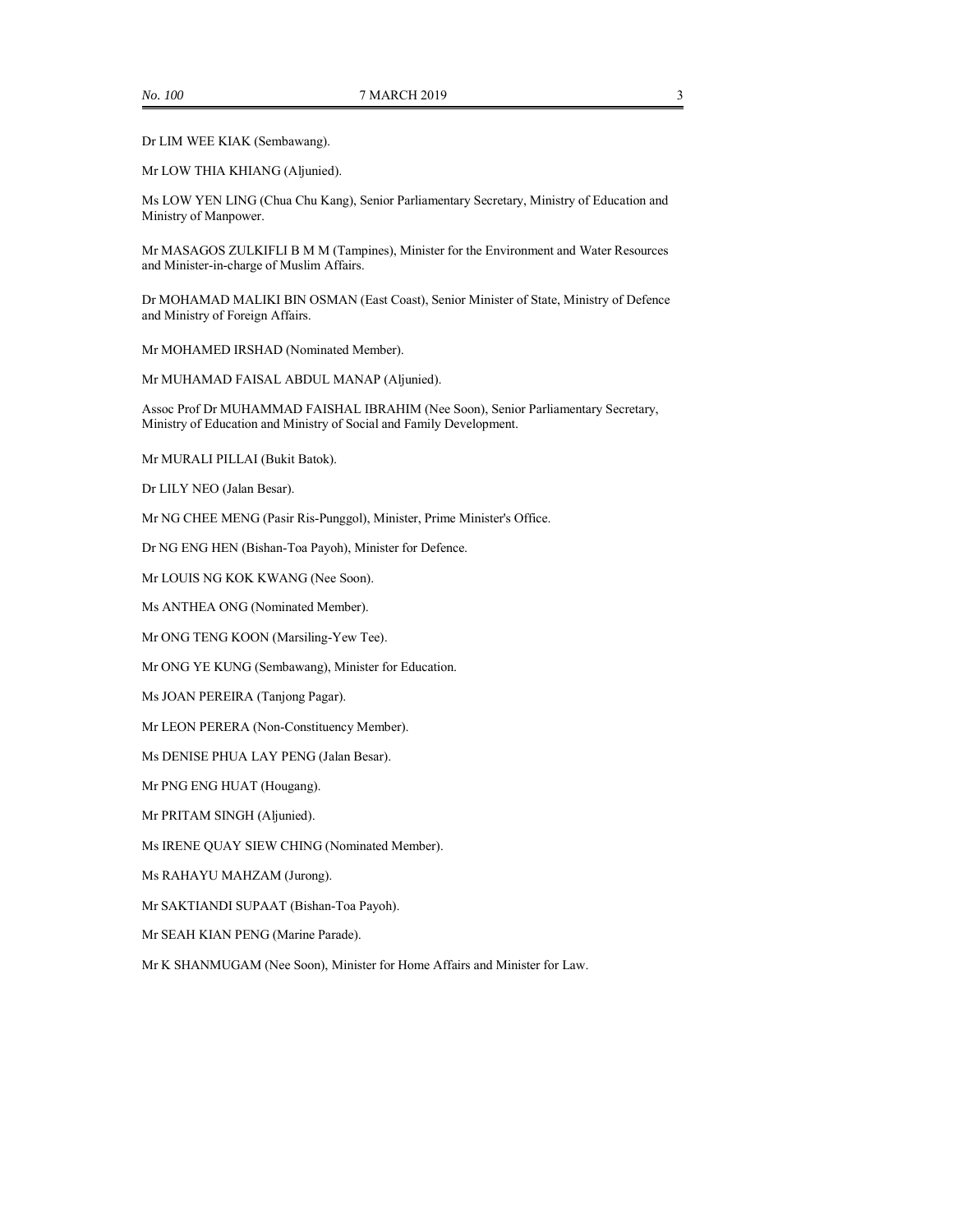Ms SIM ANN (Holland-Bukit Timah), Senior Minister of State, Ministry of Communications and Information and Ministry of Culture, Community and Youth and Deputy Government Whip.

Mr SITOH YIH PIN (Potong Pasir).

Ms SUN XUELING (Pasir Ris-Punggol), Senior Parliamentary Secretary, Ministry of Home Affairs and Ministry of National Development.

Mr DENNIS TAN LIP FONG (Non-Constituency Member).

Ms JESSICA TAN SOON NEO (East Coast).

Mr SAM TAN CHIN SIONG (Radin Mas), Minister of State, Ministry of Foreign Affairs and Ministry of Social and Family Development and Deputy Government Whip.

Dr TAN WU MENG (Jurong), Senior Parliamentary Secretary, Ministry of Foreign Affairs and Ministry of Trade and Industry.

Mr PATRICK TAY TECK GUAN (West Coast).

Mr TEO CHEE HEAN (Pasir Ris-Punggol), Deputy Prime Minister and Coordinating Minister for National Security.

Dr TEO HO PIN (Bukit Panjang).

Mrs JOSEPHINE TEO (Bishan-Toa Payoh), Minister for Manpower and Second Minister for Home Affairs.

Mr TEO SER LUCK (Pasir Ris-Punggol).

Mr THARMAN SHANMUGARATNAM (Jurong), Deputy Prime Minister and Coordinating Minister for Economic and Social Policies.

Assoc Prof WALTER THESEIRA (Nominated Member).

Ms TIN PEI LING (MacPherson).

Mr EDWIN TONG CHUN FAI (Marine Parade), Senior Minister of State, Ministry of Law and Ministry of Health.

Mr VIKRAM NAIR (Sembawang).

Dr VIVIAN BALAKRISHNAN (Holland-Bukit Timah), Minister for Foreign Affairs.

Mr LAWRENCE WONG (Marsiling-Yew Tee), Minister for National Development and Second Minister for Finance.

Prof YAACOB IBRAHIM (Jalan Besar).

Mr ALEX YAM ZIMING (Marsiling-Yew Tee).

Mr YEE CHIA HSING (Chua Chu Kang).

Ms YIP PIN XIU (Nominated Member).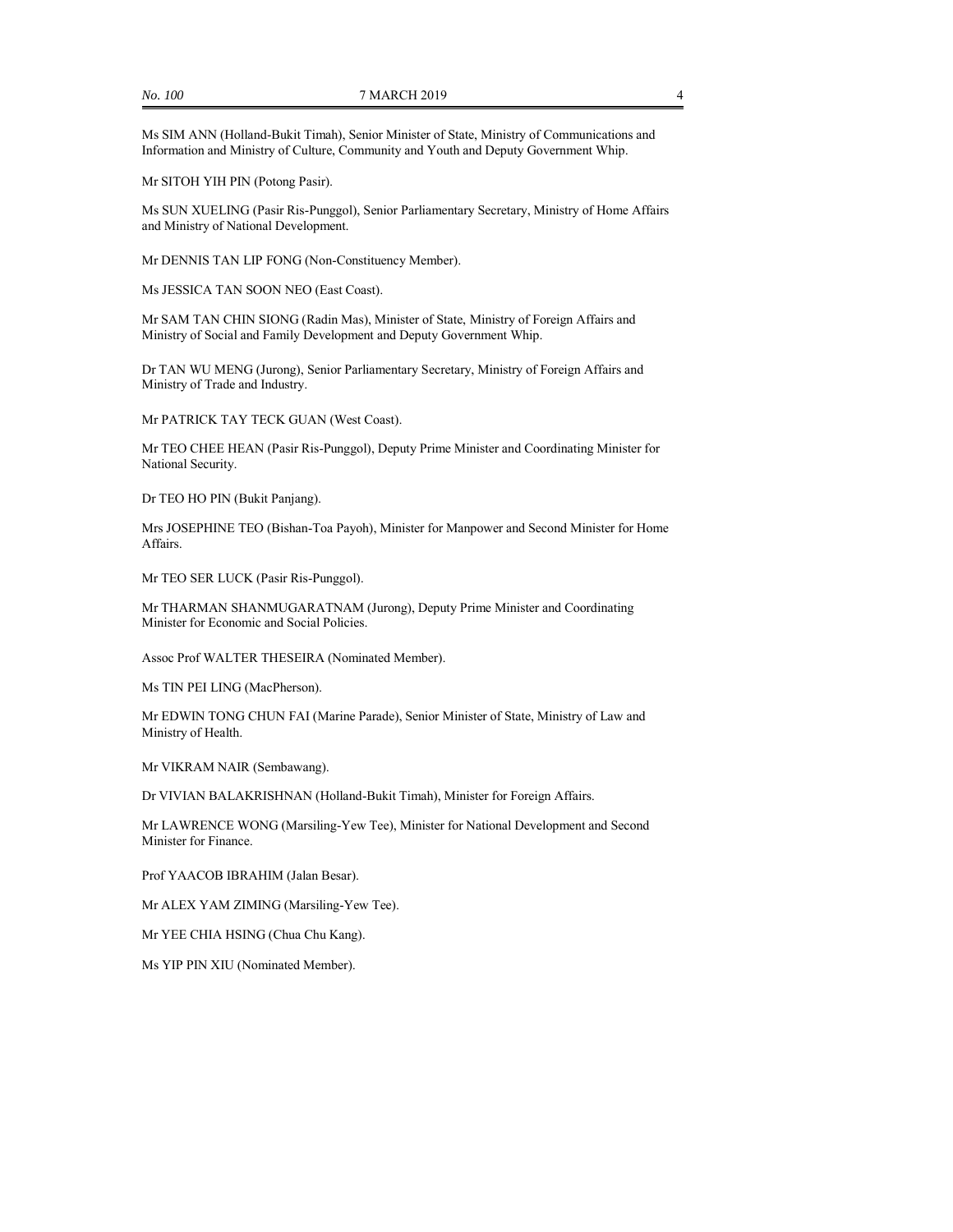Mr MELVIN YONG YIK CHYE (Tanjong Pagar).

Mr ZAINAL SAPARI (Pasir Ris-Punggol).

Mr ZAQY MOHAMAD (Chua Chu Kang), Minister of State, Ministry of National Development and Ministry of Manpower.

### ABSENT:

Mr DOUGLAS FOO (Nominated Member).

Mr S ISWARAN (West Coast), Minister for Communications and Information and Minister-incharge of Trade Relations.

Mr KHAW BOON WAN (Sembawang), Coordinating Minister for Infrastructure and Minister for Transport.

Prof LIM SUN SUN (Nominated Member).

Mr LIM SWEE SAY (East Coast).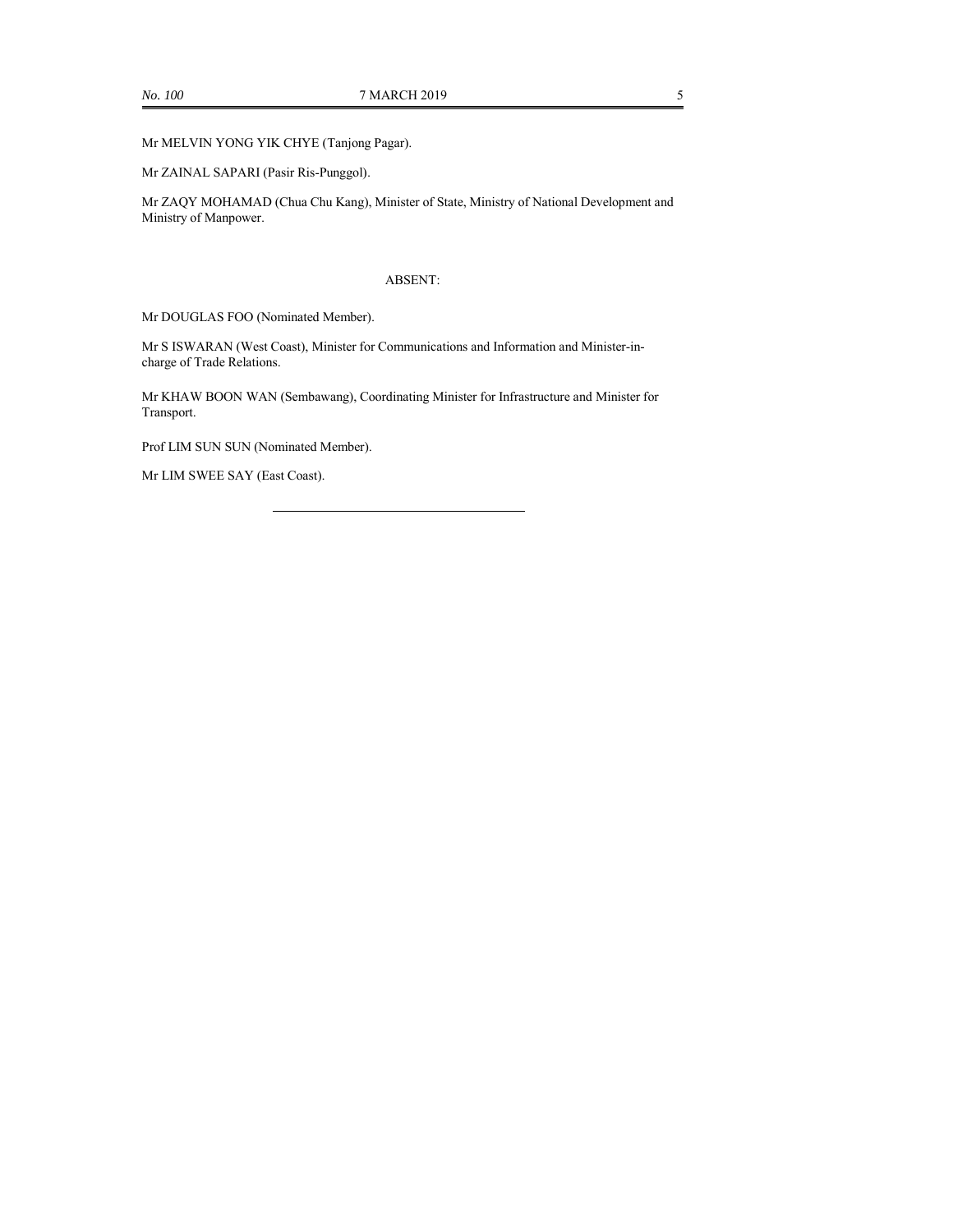- 1 Paper presented to Parliament and received by the Clerk of Parliament pursuant to Standing Order No. 31 (Presentation of Papers) and ordered to lie upon the Table:
	- 1.1 Customs (Duties) (Amendment No. 2) Order 2019 Presented on 7 March 2019 (S. L. 602 of 2019).
- 2 3 Questions for Oral Answer were answered during Question Time.
- 3 Estimates for the financial year 1 April 2019 to 31 March 2020 (Paper Cmd. 19 of 2020) Committee of Supply  $(6<sup>th</sup>$  Allotted Day) – Supply considered in the Committee:

*(In the Committee)* 

Head T – Ministry of National Development –

Debate resumed on Question, "That the total sum to be allocated for Head T of the Estimates be reduced by \$100.". – (Mr Alex Yam Ziming).

Amendment, by leave, withdrawn.

The sum of \$2,494,963,300 for Head T agreed to stand part of the Main Estimates.

The sum of \$7,848,052,800 for Head T agreed to stand part of the Development Estimates.

Head W – Ministry of Transport –

Amendment proposed, "That the total sum to be allocated for Head W of the Estimates be reduced by \$100.". – (Mr Sitoh Yih Pin).

Amendment, by leave, withdrawn.

The sum of \$2,033,424,400 for Head W agreed to stand part of the Main Estimates.

The sum of \$9,513,685,300 for Head W agreed to stand part of the Development Estimates.

Head L – Ministry of the Environment and Water Resources –

Amendment proposed, "That the total sum to be allocated for Head L of the Estimates be reduced by \$100.". – (Er Dr Lee Bee Wah).

Amendment, by leave, withdrawn.

The sum of \$1,589,796,200 for Head L agreed to stand part of the Main Estimates.

The sum of \$1,170,516,600 for Head L agreed to stand part of the Development Estimates.